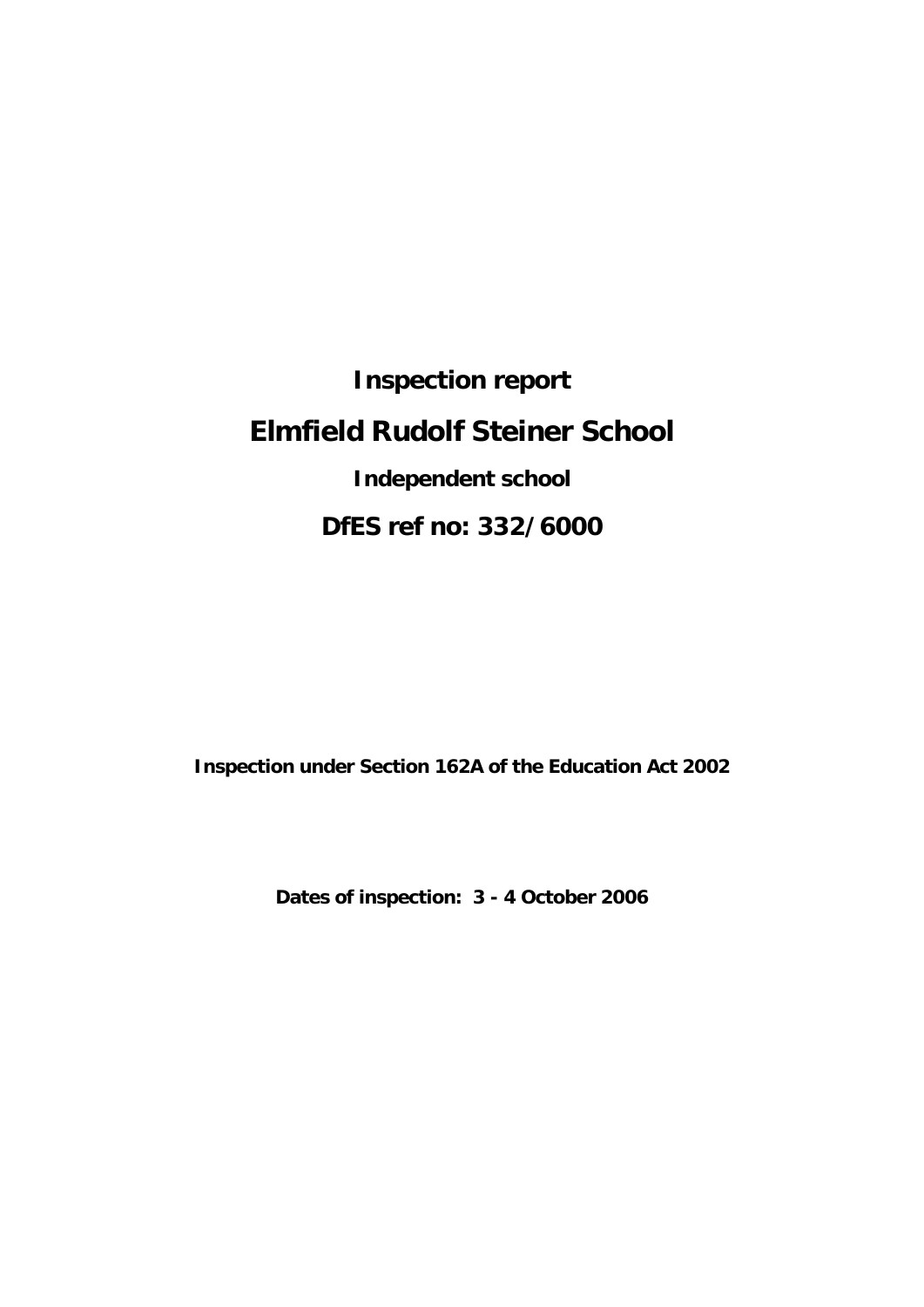# **Introduction**

#### **Purpose and scope of the inspection**

This inspection was carried out by the Office for Standards in Education under Section 162A of the Education Act 2002 as part of pilot inspection arrangements in order to advise the Secretary of State for Education and Skills about the school's suitability for continued registration as an independent school.

#### **Information about the school**

Elmfield Rudolf Steiner School opened in 1934 and moved to the present site in 1946. In addition to the original two houses there are several further buildings providing specialist craft, laboratory, movement and other teaching rooms including those for graphic communications and information and communication tecnology (ICT). It has 251 pupils aged between 3 and 17, and at present 6 pupils board with families associated with the school. The school aims to provide a Steiner Waldorf education to enable pupils to develop their learning and respect for their fellows and the natural world. It follows the Steiner Waldorf curriculum based on rhythms and routines for the day, the week and the year, with learning related to pupils' periods of development. The teaching aims to use art, music and practical activities to balance academic work and so enable the pupils to fulfil their potential. In common with other Steiner schools, there is no headteacher, instead the Council of Management is responsible for the legal, administrative and financial aspects of the school. The College of Teachers has delegated functions for educational policies. Both groups meet regularly.

| Steiner Waldorf School | Age       | National Curriculum Year |  |
|------------------------|-----------|--------------------------|--|
|                        |           | Group                    |  |
| <b>Nursery</b>         | Under 4   | <b>Nursery</b>           |  |
| Kindergarten           | $4 - 6$   | Nursery/Reception        |  |
| Transition             | $5-6$     | Year 1                   |  |
| Lower School           |           |                          |  |
| Class 1                | $6 - 7$   | Year 2                   |  |
| Class 2                | $7 - 8$   | Year 3                   |  |
| Class 3                | $8-9$     | Year 4                   |  |
| Class 4                | $9 - 10$  | Year 5                   |  |
| Class 5                | $10 - 11$ | Year 6                   |  |
| Class 6                | $11 - 12$ | Year 7                   |  |
| Class 7                | $12 - 13$ | Year 8                   |  |
| Class 8                | $13 - 14$ | Year 9                   |  |
| <b>Upper School</b>    |           |                          |  |
| Class 9                | $14 - 15$ | Year 10                  |  |
| Class 10               | $15 - 16$ | Year 11                  |  |
| Class 11               | $16 - 17$ | Year 12                  |  |

**Pupils' ages, Steiner classes and National Curriculum year groups**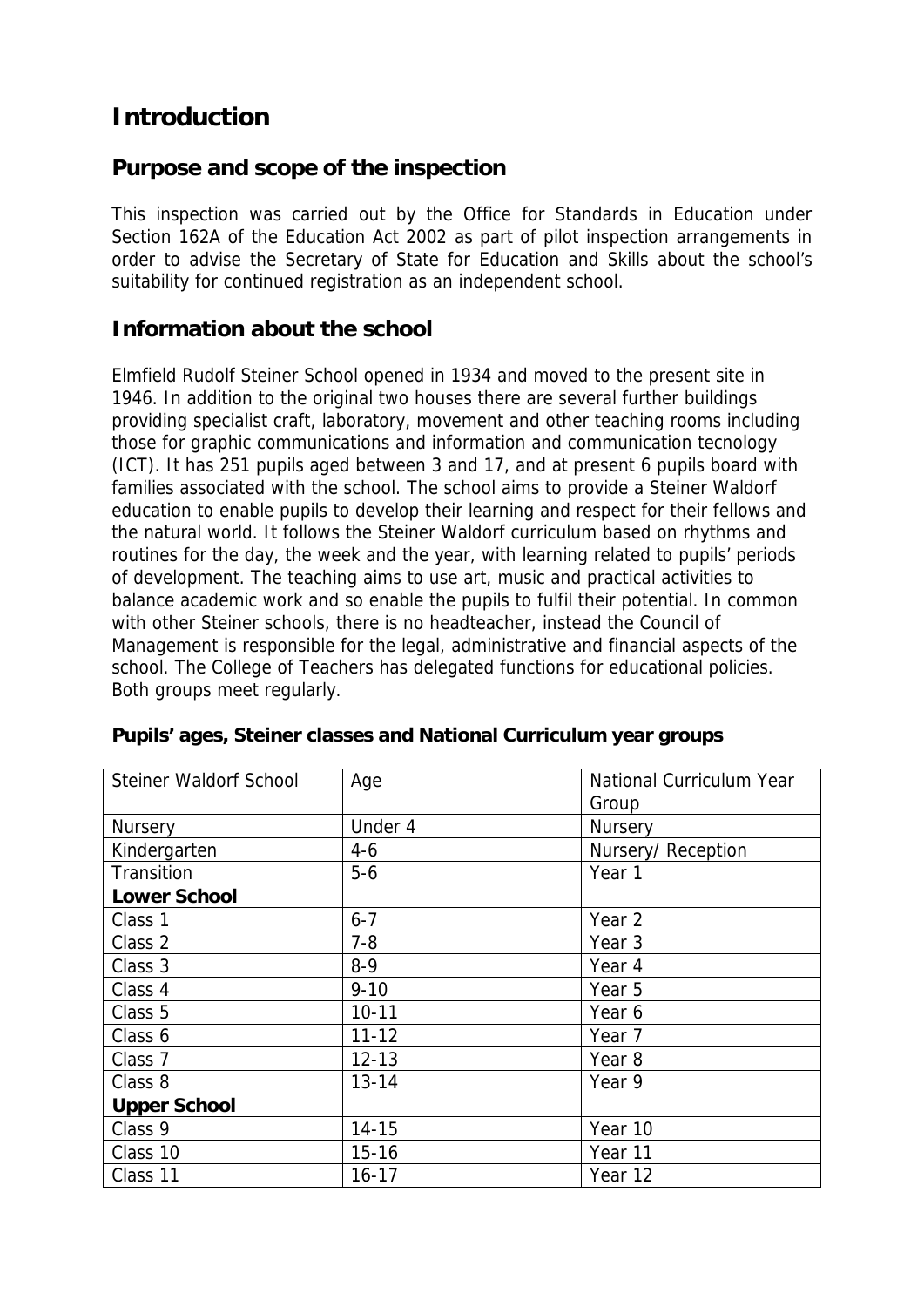## **Overall evaluation of the school**

The school provides a satisfactory standard of education which has several particularly good aspects. It meets all of the educational regulations except one and enables the pupils to make at least satisfactory progress by the time they leave at age 17. The moral, social and cultural development of the pupils is particularly good, however the ways in which aspects of this development are addressed is incidental rather than being directly planned. The school is aware of these aspects and is taking steps to address them.

The quality of the curriculum is satisfactory with good elements. The school follows the guidelines of the Steiner Waldorf curriculum which provides a good basis for curriculum planning as well as a very broad range of educational experiences. Learning in the nursery, kindergarten and transition classes is based upon play with clear daily routines and a strong emphasis on developing social skills. Many parents spoke highly of this approach which enables the children to develop within a relaxed and well ordered environment. Parents also commented that their children enjoyed coming to school, and were eager to learn. From class 1, literacy and numeracy skills are developed through Main Lessons which last for up to two hours each morning, following a well planned series of themes which also include other subjects. These lessons continue throughout the Lower and Upper Schools. Other subjects, including French and German, eurhythmy (an art of movement), music and painting are introduced in the Lower School. In the Upper School these are extended with metalwork, woodwork, cooking, sciences (biology, chemistry and physics are taught separately), and crafts such as pottery and basket work. Throughout the school the strong philosophic emphasis on balancing academic learning and developing skills in the arts and practical activities is successfully put into practice. This is a strength of the school.

The quality of teaching is satisfactory overall, and there are significant elements that are good or outstanding. The work in the Kindergarten classes provides a particularly good basis for pupils to settle into school and very effectively develops their social and speaking skills. Practical activities such as baking bread - pupils grind barley seeds to make the flour - and preparing snacks help to provide both a pattern for the week and develop the pupils' awareness of seasons. Teaching in the Lower School is at least good overall, with outstanding provision in dance lessons and where good use is made of singing and appropriate varied activities to maintain the pupils' concentration during longer lessons. In the Upper School teaching is satisfactory: in metalwork it is outstanding, being very well organised and enabling the pupils to achieve at high levels. Elsewhere in the Upper School, teaching is not always sufficiently supported by regular recorded assessments of individual pupils' progress leading to work planned for all pupils' capabilities and previous attainment. There is no overall assessment policy. In classes where teachers have changed, the new teacher is not always sufficiently aware of what each pupil has successfully covered before they begin a new topic. Whilst this reflects the freedom given to staff to interpret the school's curriculum in their own way, the current approach does not provide sufficient overview to promote consistent practices to raise the overall standards of teaching. Homework is set, but there is no timetable for this and both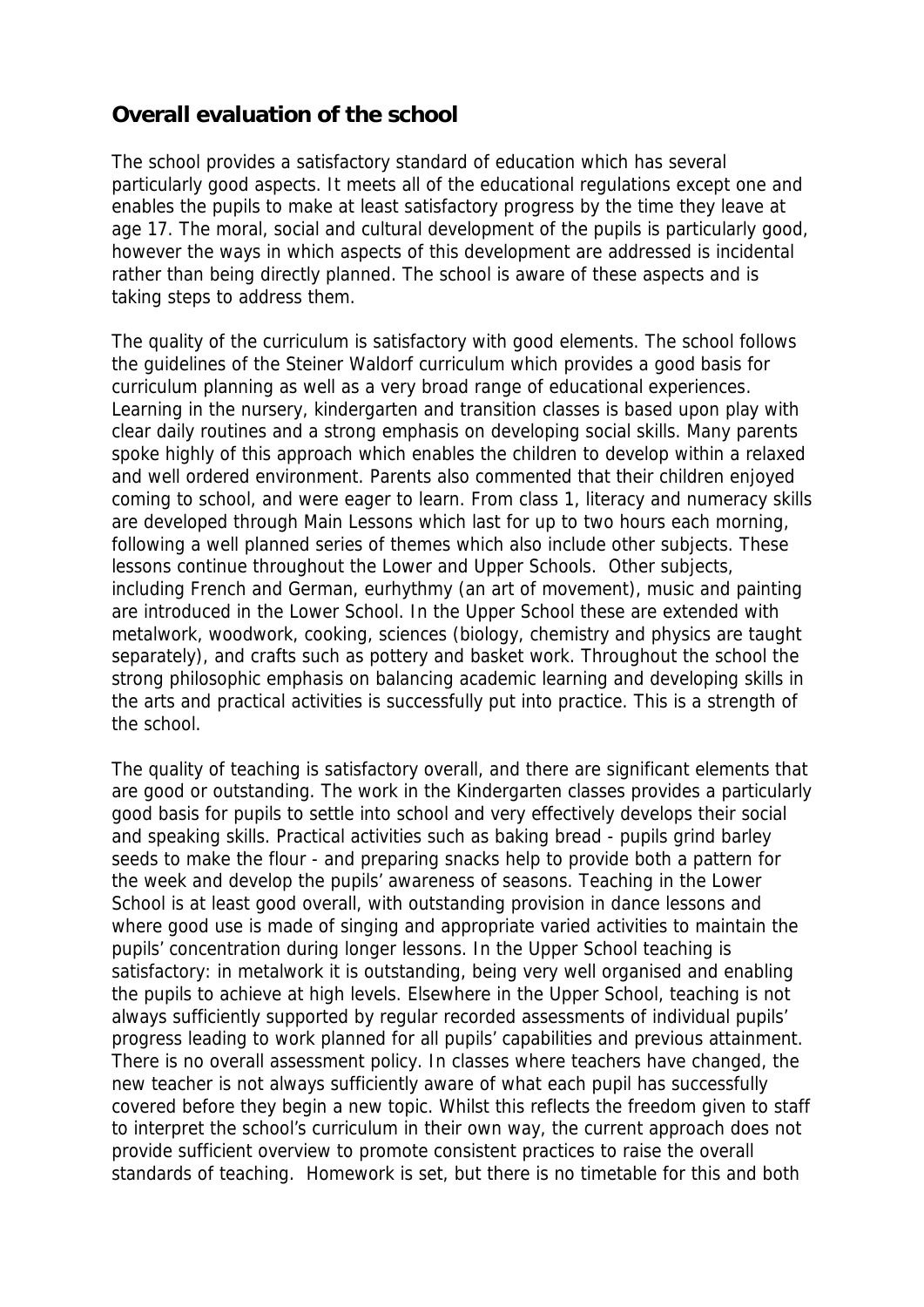parents and pupils felt that such routines are not always clear.

Pupils make at least satisfactory and often good progress by class 11, although not at similar rates throughout the school to that of pupils in maintained schools. The annual use of assessments in the Lower School for reading, spelling and mathematics provides a sound basis for planning in those classes and is supplemented effectively by regular tests for spelling and mathematics. In the Upper School, assessments are varied, both within subjects taught by different teachers and between subjects. Pupils take four GCSEs in class 10 and up to five more in class 11. As they may also resit examinations in class 11, direct comparisons with other schools are not appropriate. Support for pupils with additional learning needs and/or difficulties is good overall. Dudley local authority provides support for pupils with statements of special educational needs and the school provides support for others. This work is reviewed regularly, albeit informally. Throughout the school there is a strong emphasis on developing pupils' personal and social skills for adult life. All pupils have the chance to spend time at Steiner schools abroad in France or Germany, and pupils from those countries and Scandinavia make visits to Elmfield.

Provision for pupils' moral, social and cultural development is good. It is a strength of the school which successfully meets its philosophic goals in this respect. The pupils behave well from an early age, cooperating extremely well, recognising each other's achievement. Good class and group discussions enable these skills to be used in classroom situations, especially in the older classes. The successful integration of pupils with additional learning needs and/or disabilities provides further evidence of this success. Spiritual development and cultural awareness are fostered through assemblies, religious education lessons and themes followed in main lessons. Evidence for this was limited during the inspection but it is at least satisfactory, although knowledge of public institutions and services tends to be dealt with when discussing current affairs rather than in a more structured way. Over 90% of pupils in the Upper School responded to the questionnaire sent to them as part of the inspection. Two major concerns were expressed: nearly two thirds felt that they were not involved in making decisions about the school, the School Council having fallen into abeyance. Also nearly half felt that their views were not sufficiently taken into account, enabling them to suggest improvements. The school intends to address these issues.

The welfare, health and safety of pupils are good. The staff show a very strong commitment to pupils' welfare and safety. Appropriate policies have been developed for this and are kept under review. These include developing the family sessions (parent and toddler) and after school care provision, both of which are good. There are a small number of pupils from Steiner schools elsewhere in Europe. They considered that the arrangements for their stay as boarders at Elmfield were good. Good procedures are in place for checking the suitability of staff before they start work at the school, including where they are foreign nationals.

The accommodation is maintained satisfactorily. The site is large and has a good variety of outdoor areas which are well used. Vegetables are planted and the produce used in cookery, including jams being made for the Christmas fair. The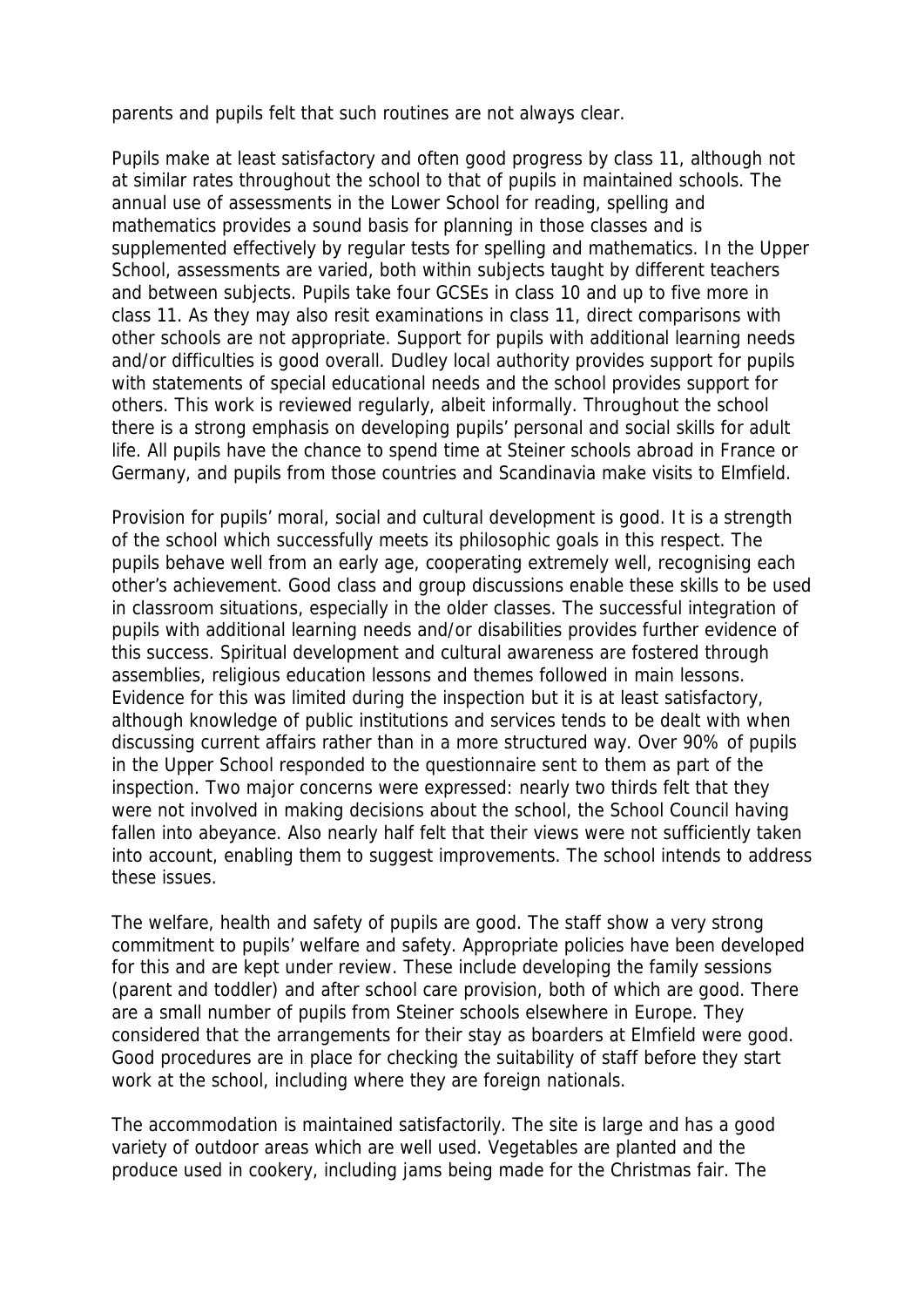children greatly enjoy taking part in such activities. The outdoor environment is wellused to implement the school's approach to learning.

The school has particularly good links with parents, who spoke very positively about the school. A Parent-Teacher Association has recently been re-established. Many parents made reference to how well their children had settled into school, often after less satisfactory experiences elsewhere. They felt that their children were more emotionally able to cope with school and looked forward to coming as well as to learning. Some felt that policies, such as that for complaints are unduly complicated. Whilst this policy meets the requirements for registration, the school has rightly agreed that it could usefully be simplified and is addressing this issue. Both staff and parents are involved in this review.

The collegiate approach to management is generally successful, although in some aspects, such as assessment, it lacks a clear overview. Staff are clear as to their roles, but some of the complex delegated 'mandated' functions are less clear to parents. It is very evident that the school's approach successfully fosters very high levels of commitment from staff and parents towards the school.

#### **Compliance with regulatory requirements**

The school meets all of the Education (Independent School Standards) (England) Regulations 2003 as amended 17 Jan 05, with the exception of that listed below.

The school does not meet all requirements in respect of the quality of education provided (standard 1) and must:

• Put in place a framework to assess pupils' work regularly and thoroughly, using the information from such assessment to plan teaching and so support pupils' progress (paragraph 1(3)(g)).

## **What the school could do to improve further**

Whilst not required by the regulations, the school might wish to consider the following points for development:

- consider ways in which, within the school's philosophy, the quality of all teaching and classroom practices can be raised to the standards of the best;
- ensure that teachers have access to records of pupils' prior achievements ;
- provide a homework plan, especially for pupils in the Upper School; and
- consider ways of involving the pupils in decisions about the school and ways of improving it.